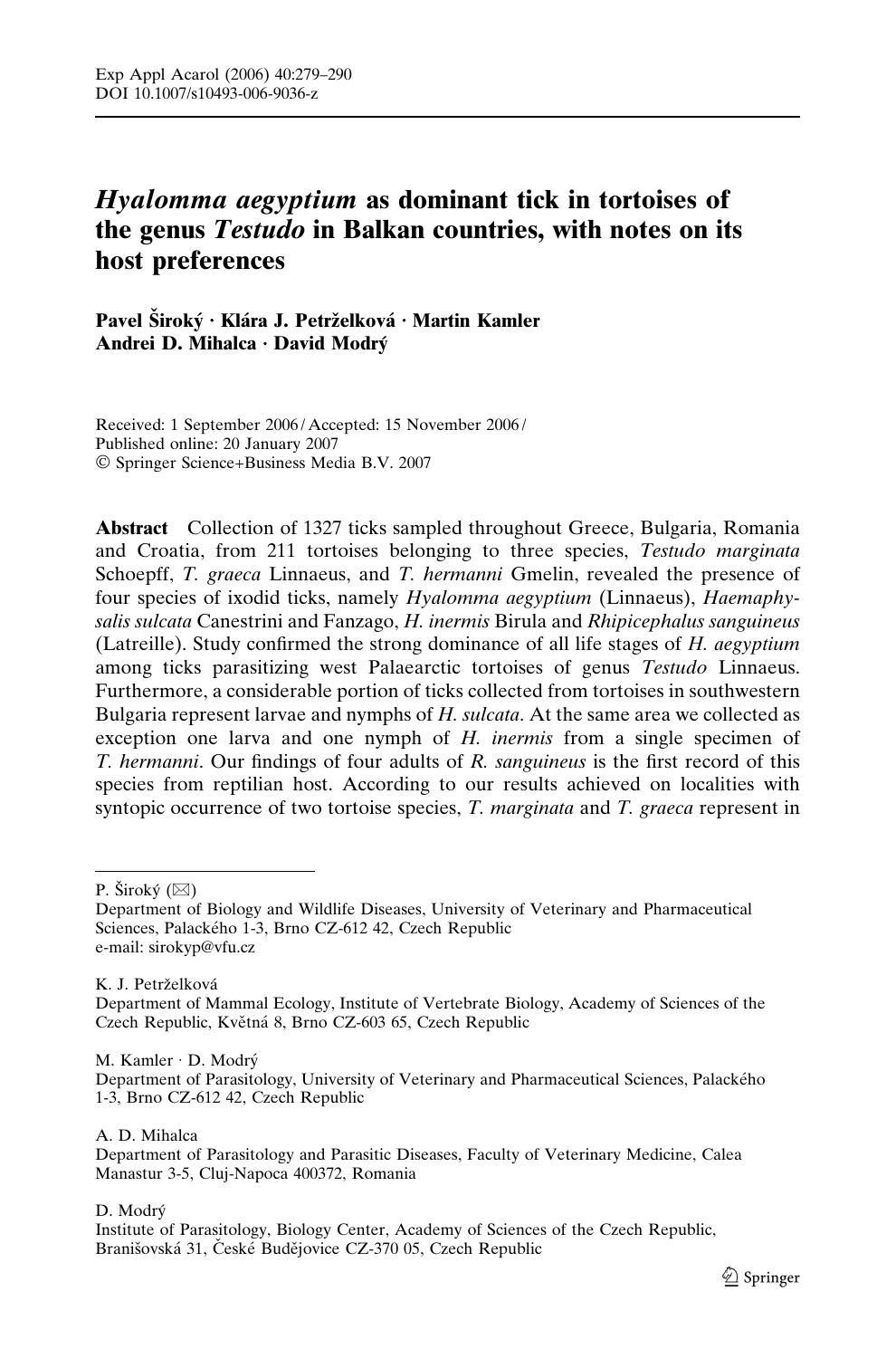the Balkans the principal hosts of H. *aegyptium*, whereas T. *hermanni* serves only as an alternative host in the areas close to range of either T. marginata or T. graeca.

**Keywords** Hyalomma aegyptium host preferences  $\cdot$  Haemaphysalis sulcata  $\cdot$ Haemaphysalis inermis · Rhipicephalus sanguineus · Balkan · Testudo spp

#### **Abbreviations**

| GR | Greece)  |
|----|----------|
| ВG | Bulgaria |
| RO | Romania  |
| CR | Croatia  |

#### Introduction

The genus *Hyalomma* Koch, 1844, distributed in Africa, southern Europe and Asia, contains 24 in part polytypic species of mostly large ticks with inornate scuta (Hoogstraal [1956;](#page-10-0) Kolonin [1983](#page-10-0); Horak et al. [2002](#page-10-0)). The majority of them are difficult to identify, either due to morphological variability or to a tendency toward hybridization (Rees et al. [2003\)](#page-11-0). The tortoise tick Hyalomma aegyptium (Linnaeus, 1758) is among the easily recognizable species. It possesses a set of morphological characters (for instance two equal, well separated spurs of coxa I in both sexes), justifying its classification within a separate subgenus *Hyalomma* (formerly *Hyalommasta* Schultze, 1930). All other species fall either into the subgenus Hyalommina Schulze, 1919 or Euhyalomma Filippova, 1984 (Apanaskevich [2003\)](#page-9-0). Hyalomma aegyptium has a typical three-host life cycle and infests tortoises, other reptiles and mammals, but tortoises of the genus Testudo Linnaeus, 1758 are the principal hosts of adult stages (Hoogstraal and Kaiser [1960](#page-10-0); Apanaskevich [2003,](#page-9-0) [2004\)](#page-9-0).

Hyalomma aegyptium occurs in the Mediterranean region and in the Middle East, eastward up to Central Asia, Afghanistan and Pakistan (for reviews see Kolonin [1983;](#page-10-0) Apanaskevich [2003](#page-9-0)). On tortoises, it is most frequently reported from Testudo graeca Linnaeus, 1758 (e.g. Hoogstraal and Kaiser [1960;](#page-10-0) Petney and Al-Yaman [1985](#page-10-0); Robbins et al. [1998;](#page-11-0) Leontyeva and Kolonin [2002](#page-10-0)) followed by T. horsfieldii Gray, 1844 (e.g. Kaiser and Hoogstraal [1963](#page-10-0); Leontyeva and Kolonin [2002](#page-10-0); Apanaskevich [2003\)](#page-9-0), whereas other Testudo species are mentioned exceptionally, if ever (Zlatanova [1991](#page-11-0); Burridge and Simmons [2003\)](#page-10-0). Sweatman [\(1968](#page-11-0)) mentioned, certainly erroneously, that H. aegyptium parasitized T. kleinmanni Lortet, 1883 in Lebanon, where this tortoise species is not believed to occur. H. aegyptium is a dominant tortoise tick in the above-mentioned geographical region, despite the fact that the developmental stages of some other tick species can also feed on tortoises (Zlatanova [1991](#page-11-0); Barnard and Durden [2000](#page-9-0)).

Small vertebrates play an important role in maintaining the natural focuses of many important diseases. Small mammals and birds are well-studied reservoirs of many tick-transmitted disease agents (e.g. Randolph et al. [2002\)](#page-11-0). On the other hand, the potential of reptiles to serve as reservoirs of infectious agents is generally neglected, despite the fact that many of them belong to the most abundant vertebrates. In many areas of the Balkan Peninsula, three species of tortoise of the genus Testudo are still abundant and frequently share the pastures with domestic ungu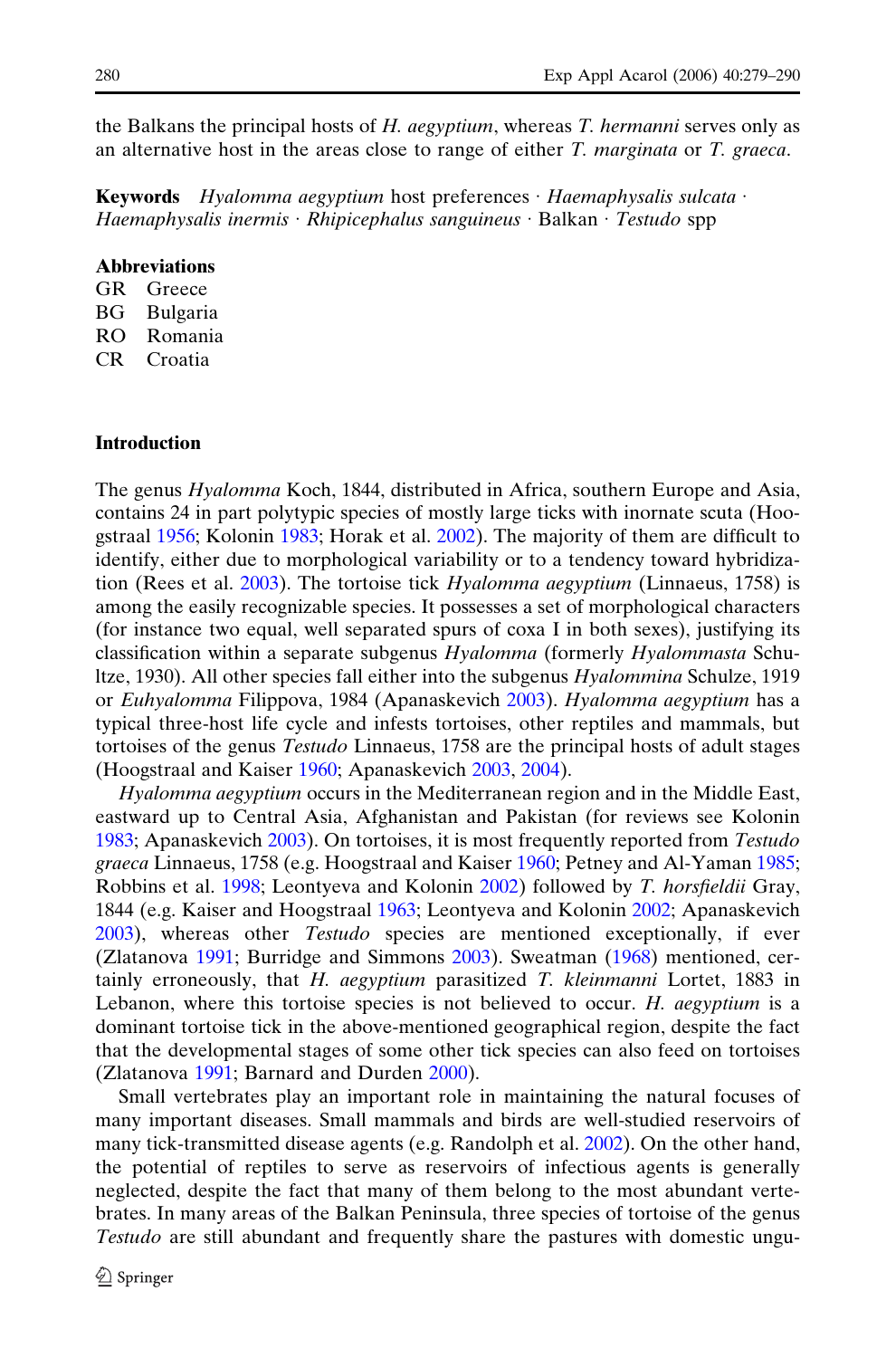lates. Our study in selected localities of the Balkan is aimed at (i) elucidating the spectrum of tick species feeding on tortoises, and (ii) evaluating host preferences of adult H. aegyptium at localities where different Testudo species live together.

#### Materials and methods

#### Study areas

One field trip (30th May–14th June 2004) was carried out to Greek localities with both T. marginata Schoepff, 1792 and T. hermanni Gmelin, 1789 populations. Three study sites were situated between Platamonas and Leptokaria, at the periphery of Volos, and between Kardamili and Sparti. Another series of samples were obtained from populations of T. hermanni and T. graeca in the vicinity of Melnik in southwestern Bulgaria (16–31st July 2002) and during a transect over the southern slopes of Rodopi Mountains (30th April–4th May 2005) in southern Bulgaria. Furthermore, 18 T. hermanni were checked for ticks during May 2003 at Žuljana, Pelješac Peninsula, Croatia, and 73 T. graeca were examined at localities Histria, Canaraua Fetei, and Greci, in easternmost Romania (15–20th August 2005, 25–26th April 2006) (for collecting sites see Fig. 1).

Tick collecting, developmental stage and species determination

Tortoises were found by walking through the habitat. All three Testudo species living in the Balkans are easily recognizable by their morphological traits (for the keys to the species of the genus Testudo see e.g. Ernst and Barbour [1989;](#page-10-0) Iverson [1992;](#page-10-0) Fritz and Cheylan [2001](#page-10-0)). Ticks were collected from tortoises using tweezers,



Fig. 1 Sampling areas; Croatia: 1—Žuljana, Pelješac Peninsula; Greece: 2—area between Platamonas and Leptokaria, 3—vicinity of Volos, 4—area between Kardamili and Sparti; Bulgaria: 5—vicinity of Melnik, 6—southern slopes of Rodopi Mountains; Romania: 7—Histria and Canaraua Fetei, 8—Greci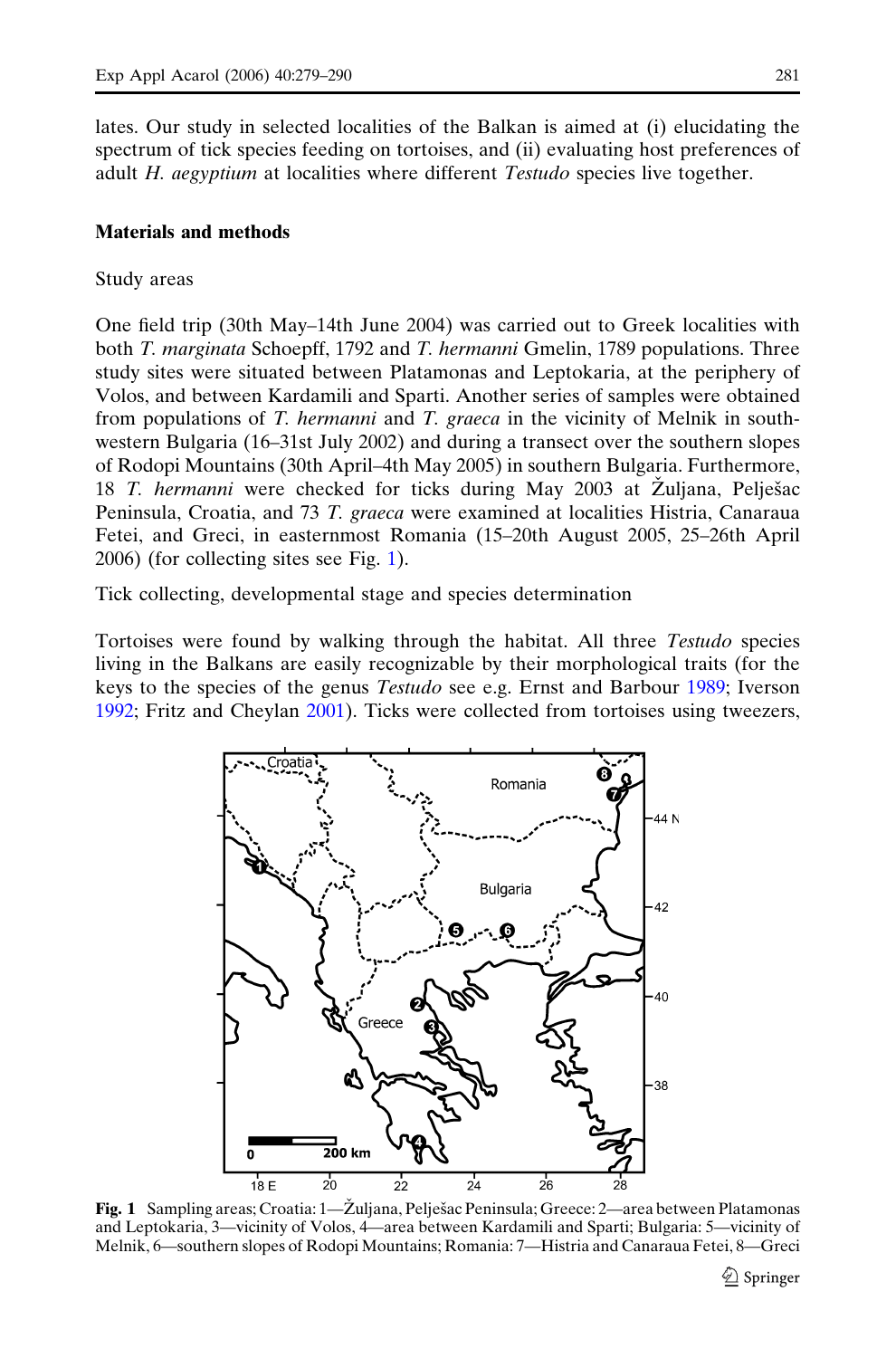immediately put into plastic tubes containing 70% ethanol, and labeled with a field number of the tortoise specimen. Each sampled tortoise was measured in the field with a Vernier caliper (maximum straight carapace length, maximum straight carapace width) to the nearest milimetre (mm), weighed using pesola scales  $(g)$ , and then sexed using the usual morphological criteria for *Testudo* spp. (Fritz and Cheylan [2001](#page-10-0)). Small specimens without expressed secondary sexual traits were classified as juveniles. Each tortoise was individually marked by temporary paint (retained 1–2 months) on its carapace, to prevent repeated recording and was released immediately afterwards at the point of capture. Ticks were transported to the laboratory and then determined to species level using morphological characters and available keys (e.g. Feldman-Muehsam [1948;](#page-10-0) Pomerancev [1950;](#page-11-0) Hoogstraal [1956;](#page-10-0) Nosek and Sixl [1972](#page-10-0); Apanaskevich [2003](#page-9-0)).

## Data analysis

Prevalence  $(\%)$  and intensity of infestation by ticks (mean  $\pm$  SD, range) were counted, where appropriate, for each tortoise and tick species and sex separately. Tortoise body measurements and numbers of males and females of H. aegyptium were compared between T. *marginata* and T. *hermanni* by Mann–Whitney test. Further analyses were run only on T. *marginata*, because of low prevalence (%) and intensity of infestation by ticks in other sampled tortoise species. By using Mann–Whitney test we tested differences in body measurements and condition index between males and females of T. *marginata*. Using the same tests we compared the numbers of males, females and nymphs of H. *aegyptium* and between males and females of T. marginata. Bonfferoni corrections (with added mean correlation between variables as a parameter) were used for P-values (Sankoh et al. [1997](#page-11-0)). We performed Spearman's correlations between numbers of males, females and nymphs of H. aegyptium and tortoise body measurements including condition index (Hailey [2000;](#page-10-0) Willemsen and Hailey [2002\)](#page-11-0). We ran principle component analysis on body measurements including condition index of tortoises and the factor codes were used as covariate in ANCOVA by which we tested the differences in numbers of males, females and nymphs of H. aegyptium and between males and females of T. marginata.

Comparisons were not made between *T. hermanni* and *T. graeca* on Bulgarian localities, because of insufficient number of sampled T. graeca adults. Also statistical comparisons of different areas were not conducted.

## Results

Tick species associated with Testudo tortoises

In total, 1327 ticks, belonging to four species, namely Hyalomma aegyptium, Haemaphysalis sulcata Canestrini and Fanzago, 1878, Haemaphysalis inermis Birula, 1895 and Rhipicephalus sanguineus (Latreille 1806), were collected from 211 tortoises (Table [1\)](#page-4-0). H. aegyptium was found to be the most frequent tick species, constituting a clear majority of ticks found on both T. hermanni and T. marginata in Greek localities and T. graeca sampled in Romania (all Romanian ticks were found exclusively on tortoises at locality Greci). Interestingly, both T. *hermanni* and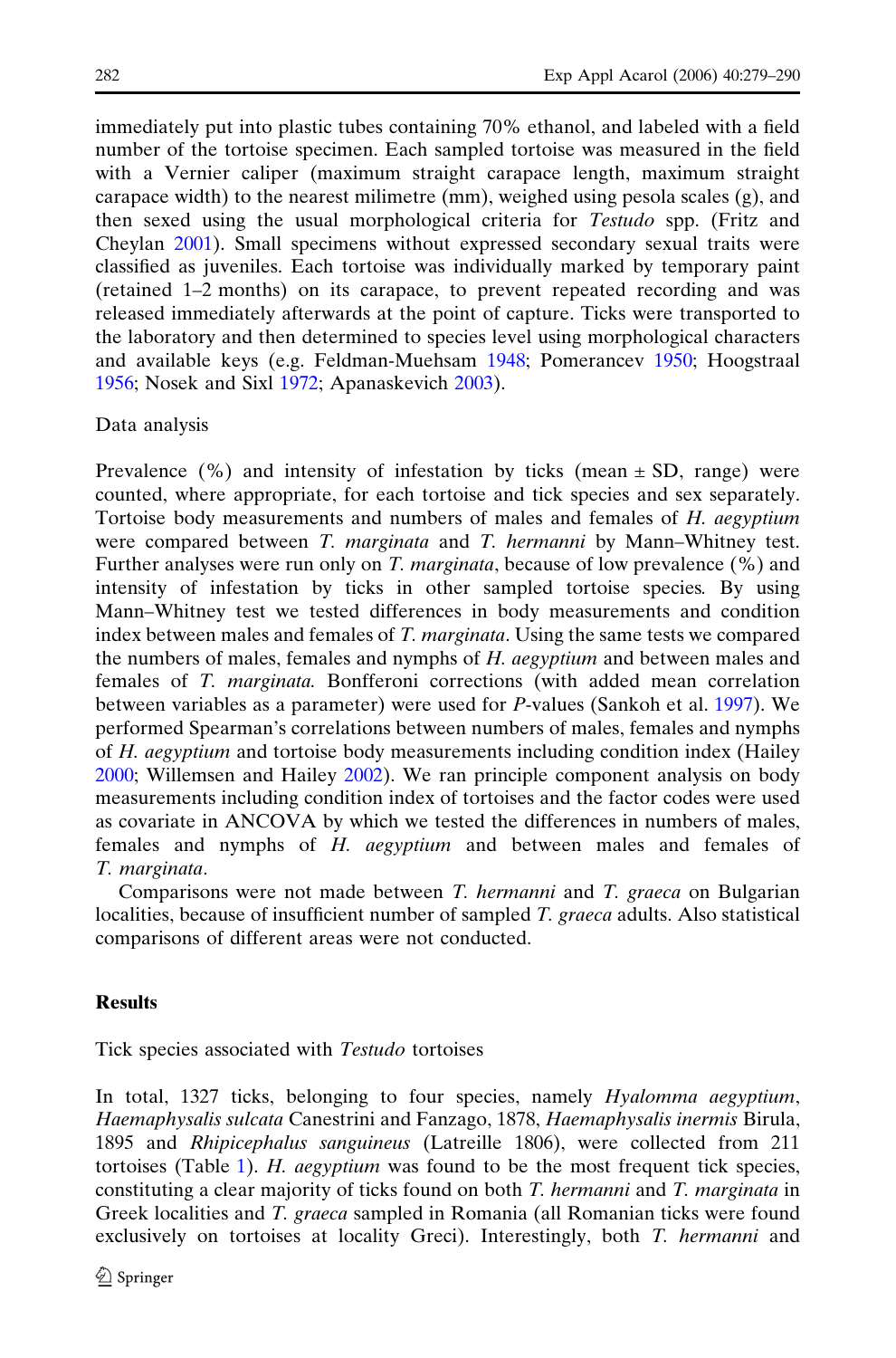|                                    | Total no. larval/nymphal/adult tick recovered |            |            |               |
|------------------------------------|-----------------------------------------------|------------|------------|---------------|
|                                    | H. aegyptium                                  | H. sulcata | H. inermis | R. sanguineus |
| T. marginata (GR) $(n = 27)^*$     | 205/105/448                                   | 0/0/0      | 0/0/0      | 0/0/4         |
| T. graeca (BG) $(n = 15)$          | 4/10/4                                        | 24/1/0     | 0/0/0      | 0/0/0         |
| T. graeca (RO) $(n = 73)$          | 35/26/64                                      | 0/0/0      | 0/0/0      | 0/0/0         |
| <i>T. hermanni</i> (BG) $(n = 55)$ | 14/59/0                                       | 47/23/0    | 1/1/0      | 0/0/0         |
| <i>T. hermanni</i> (GR) $(n = 23)$ | 221/18/13                                     | 0/0/0      | 0/0/0      | 0/0/0         |
| T. hermanni (CR) $(n = 18)$        | 0/0/0                                         | 0/0/0      | 0/0/0      | 0/0/0         |

<span id="page-4-0"></span>Table 1 Total number of ticks collected during our survey

\* collection of larvae from T. marginata is not complete, because of huge numbers of parasitizing larvae and limited time

T. graeca from the vicinity of Melnik, Bulgaria, were infested by pre-imaginal stages of H. aegyptium and H. sulcata (Table [2\)](#page-5-0). Another two species of ticks were found as exceptions—one larva and one nymph of H. *inermis* were collected from a single T. hermanni at Melnik, Bulgaria, and two males and two females of R. sanguineus were collected from two T. *marginata* at Kardamili, south of Peloponnese Peninsula, Greece. No ticks were found on 18 T. *hermanni* inspected in Croatia or on 15 T. hermanni collected along southern slopes of Rodopi Mts. in Bulgaria.

Prevalence and intensity of tick infestation

#### Hyalomma aegyptium

All adult T. *marginata*  $(n = 26)$  were infested with males, females and larvae of Hyalomma aegyptium, with a mean male/female sex ratio of 2.93 (range 1.09–12), whereas nymphs infested 23 adult tortoises (88%). Intensity of infestation of T. marginata is given in Table [3](#page-5-0). Larvae of ticks that parasitized T. marginata were not analyzed because of the strong intensity of infestation and the limited time spent in the field (more than a hundred larvae infested some tortoises).

In total, six of 21 adult Greek T. *hermanni* were infested with adult  $H$ . *aegyptium*, four tortoises exclusively by males and a single tortoise by a female tick only. One single specimen of Greek T. *hermanni* was simultaneously parasitized by both males (4) and females (1) of this tick species. Sixteen of 21 adult T. hermanni carried larvae and seven were parasitized by nymphs. Larvae and nymphs parasitized simultaneously six T. hermanni. The intensity of infestation on Greek T. hermanni is shown in Table [3](#page-5-0) (except larvae:  $13 \pm 6.7$ , range 1–23). No *H. aegyptium* adults were collected from any Bulgarian T. *hermanni*  $(n = 55)$ . However, of 40 tortoises examined at Melnik (Table [2\)](#page-5-0), *H. aegyptium* larvae and nymphs infested eight and twelve of T. hermanni, respectively. Six T. hermanni were simultaneously infested by both immature stages.

Six of 15 T. graeca examined in Bulgaria were infested with H. aegyptium. Adult ticks (exclusively males) were found on two tortoises, three tortoises were parasitized by nymphs and three tortoises by larvae (one tortoise simultaneously by both immature stages and one tortoise by nymphs and adult ticks).

In Romania, during the 2005 field trip, five of 28 T. graeca were infested with adult ticks, none by both sexes simultaneously, two tortoises by a male, three by a female only, the intensity of infestation being only 1 adult tick per tortoise. Nymphs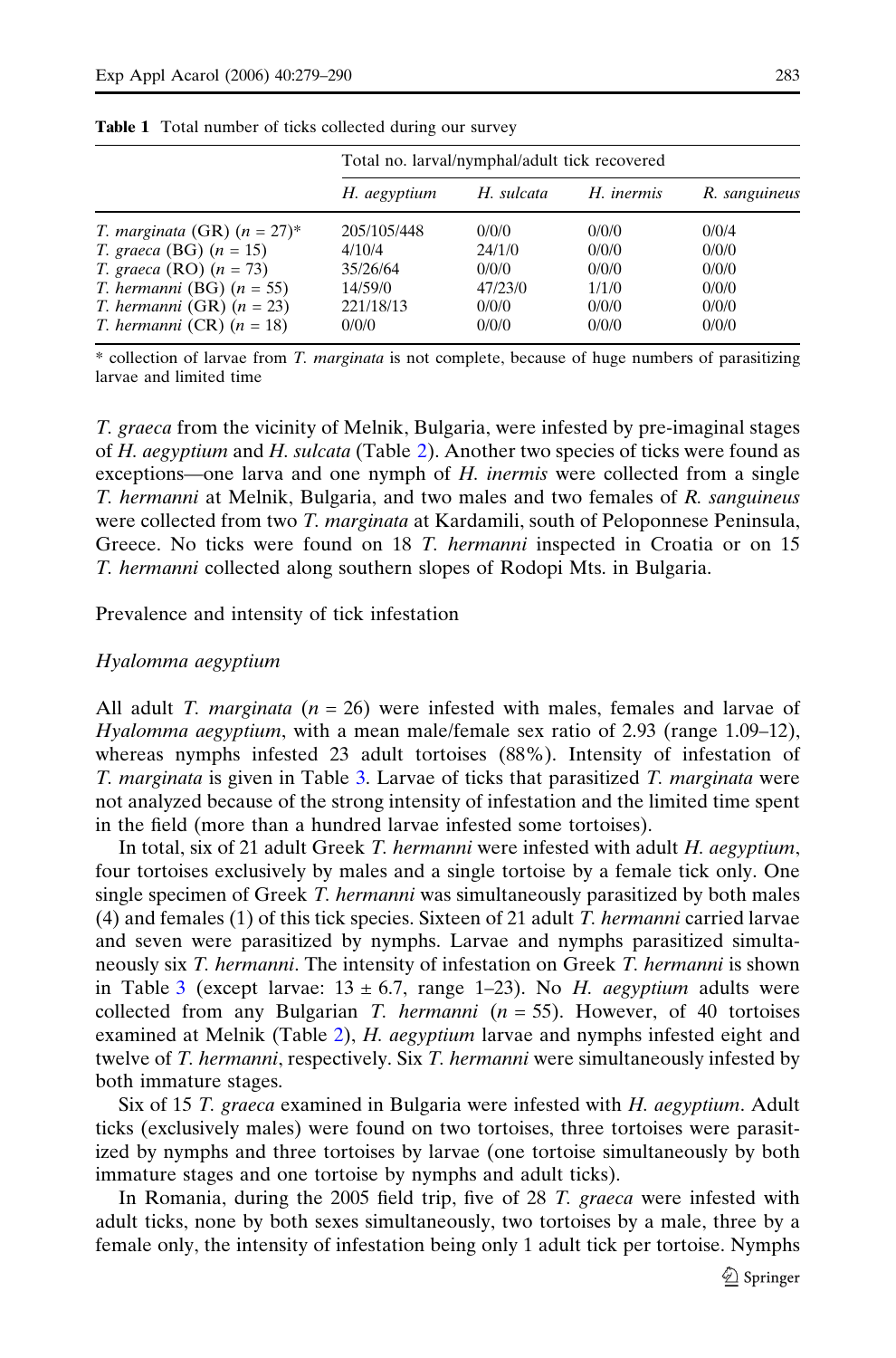<span id="page-5-0"></span>

| Tick species                     |            | Hyalomma aegyptium                                                                  |         |               |                          |   |               | Haemaphysalis sulcata             |   |         |                          |  |
|----------------------------------|------------|-------------------------------------------------------------------------------------|---------|---------------|--------------------------|---|---------------|-----------------------------------|---|---------|--------------------------|--|
| Host species                     |            | $T. gracea (n = 15)$                                                                |         |               | $T.$ hermanni $(n = 40)$ |   |               | $T. \, \text{gracea} \, (n = 15)$ |   |         | $T.$ hermanni $(n = 40)$ |  |
| l'icks life-stage                |            | Larvae Nymphs Adults Larvae Nymphs Adults Larvae Nymphs Adults Larvae Nymphs Adults |         |               |                          |   |               |                                   |   |         |                          |  |
| revalence (%)                    |            | $\approx$                                                                           | 13      | $\approx$     | $\approx$                |   | 43            |                                   |   | 35      | 25                       |  |
| intensity of infestation<br>Mean |            | 3.3                                                                                 |         | 1.8           | 4.9                      |   |               |                                   |   |         | 2.3                      |  |
|                                  |            | $3.2$<br>1-7                                                                        |         | 1.8           | 5.5                      | I | 2.8           |                                   | I | 2.3     | 1.3                      |  |
| Range                            | $\sqrt{2}$ |                                                                                     | $1 - 3$ | $\frac{9}{1}$ | $1 - 21$                 |   | $\frac{8}{1}$ |                                   |   | $1 - 7$ | $\overline{1}$           |  |

**Table 3** Comparison of the occurrence and intensity of infestation by adults and nymphs of H. aegyptium on T. marginata and T. hermanni in Greek localities with commence of both Testing and T. are accounted as a conseque **Table 3** Comparison of the occurrence and intensity of infestation by adults and nymphs of H. *aegyptium* on T. *marginata* and T. *hermanni* in Greek localities with occurrence of both Testudo species. Larvae are not included, because of incomplete collecting from T. marginata

| with occurrence of both 1 estado species. Larvae are not included, because of incomplete collecting from 1. marginal |                    |                      |                          |                                |                                                   |                          |                                        |                     |                          |                                                            |                                                            |
|----------------------------------------------------------------------------------------------------------------------|--------------------|----------------------|--------------------------|--------------------------------|---------------------------------------------------|--------------------------|----------------------------------------|---------------------|--------------------------|------------------------------------------------------------|------------------------------------------------------------|
|                                                                                                                      | H. aegyptium-males |                      |                          | H. aegyptium-females           |                                                   |                          | H. aegyptium-adults total              |                     |                          | H. aegyptium-nymphs                                        |                                                            |
|                                                                                                                      | mean $\pm$ SD      | range                | $\overline{\mathcal{N}}$ | mean $\pm$ SD                  | range                                             | $\overline{\mathcal{N}}$ | mean $\pm$ SD                          | range               | $\overline{\mathcal{N}}$ | mean $\pm$ SD                                              | range                                                      |
| Testudo marginata<br>males $(n = 16)$                                                                                | $13.6 \pm 5.6$     |                      |                          |                                | $\begin{array}{c} 1-13 \\[-4pt] 1-11 \end{array}$ |                          |                                        | $\frac{4-33}{8-30}$ | 88                       |                                                            |                                                            |
| females $(n = 10)$                                                                                                   | $1.6 \pm 5.6$      | $3 - 22$<br>$5 - 22$ | 8801                     | $4.1 \pm 3.2$<br>$4.8 \pm 3.1$ |                                                   | $\frac{284}{164}$        | $17.8 \pm 8.1$ $16.4 \pm 7.4$          |                     |                          | $4.7 \pm 4.8$<br>$4.2 \pm 5$<br>$1 \pm 0$<br>$4.5 \pm 4.8$ | $\frac{1}{1} - \frac{1}{1}$<br>$\frac{1}{1} - \frac{1}{1}$ |
|                                                                                                                      |                    |                      |                          | $\overline{1}$                 |                                                   | $\circ$                  |                                        |                     |                          |                                                            |                                                            |
| juveniles $(n = 1)$<br>total $(n = 27)$                                                                              | $12.8 \pm 5.6$     | $3 - 22$             |                          | $4.4 \pm 3.1$                  | $1 - 13$                                          | 448                      | $17.2 \pm 7.7$                         | $4 - 33$            | 105                      |                                                            |                                                            |
| ${\it Testudo~hermanri}$                                                                                             |                    |                      |                          |                                |                                                   |                          |                                        |                     |                          |                                                            |                                                            |
| males $(n = 13)$                                                                                                     | $2.5 \pm 0.7$      |                      |                          | $1 \pm 0$                      |                                                   |                          | $2 \pm 1$<br>$2 \cdot 3 \pm 2 \cdot 3$ | $\frac{3}{11}$      | $\overline{c}$           |                                                            |                                                            |
| females $(n = 8)$                                                                                                    | $\pm$ 1.7          | $2 - 3$              |                          | $1\pm0$                        |                                                   | $\mathbf{r}$             |                                        |                     | $\circ$                  | $2.4 \pm 2$<br>$3 \pm 1.4$                                 | $\frac{6}{14}$                                             |
| juveniles $(n = 2)$                                                                                                  |                    |                      |                          |                                |                                                   |                          | Ï                                      |                     | $\circ$                  | Ï                                                          |                                                            |
| total $(n = 23)$                                                                                                     | $2.2 \pm 1.3$      | $\frac{1}{4}$        | $\mathbf{\Omega}$        | $1 \pm 0$                      |                                                   | $\mathbf{r}$             | $2.2 \pm 1.6$                          | $\zeta$ –1          | 18                       | $2.6 \pm 1.8$                                              | $\frac{1}{1-6}$                                            |
|                                                                                                                      |                    |                      |                          |                                |                                                   |                          |                                        |                     |                          |                                                            |                                                            |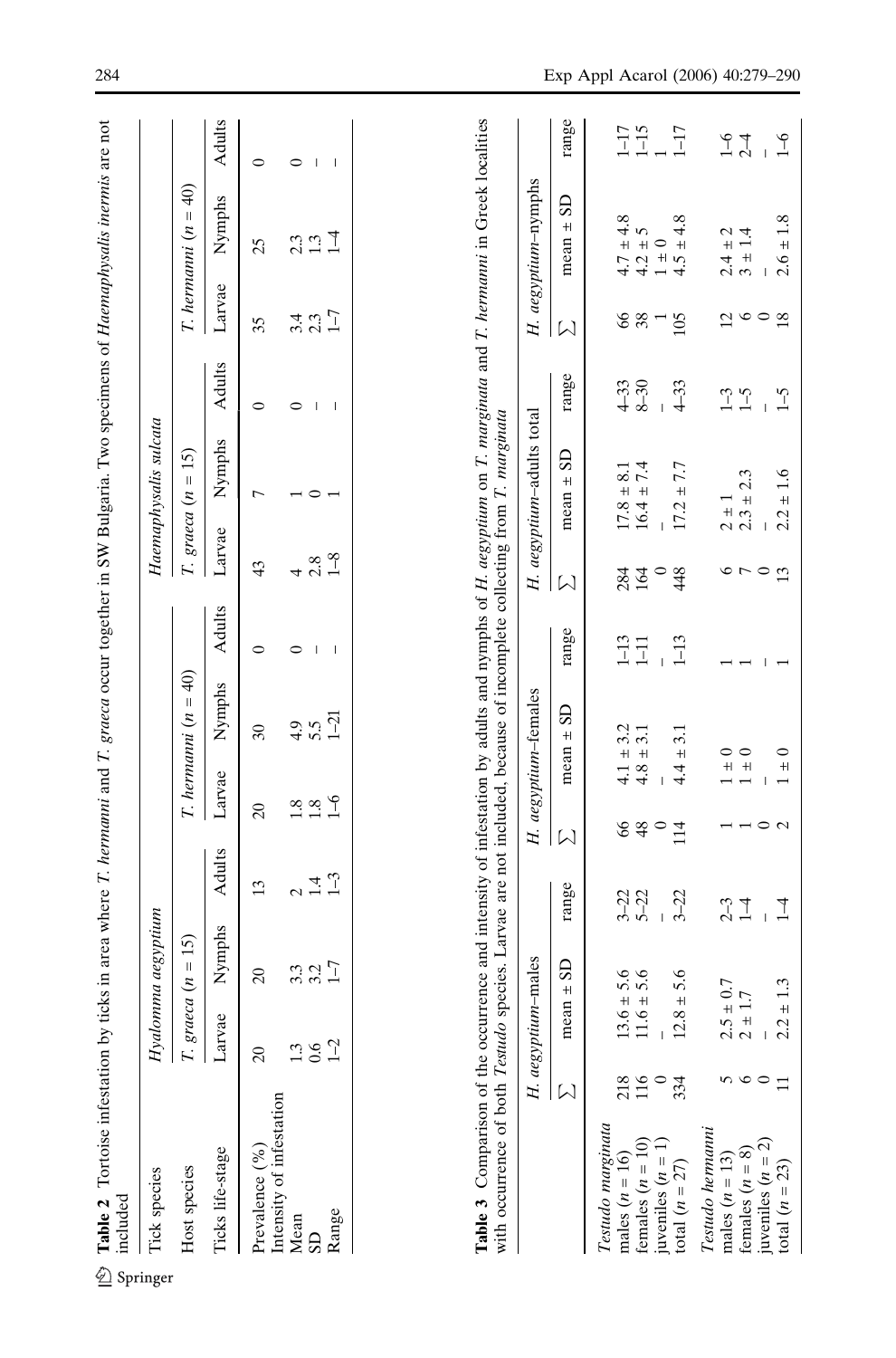were found on 9 tortoises (intensity of infestation  $2.9 \pm 2.3$ , range 1–8) and larvae on 7 (intensity of infestation  $4.4 \pm 4.6$ , range 1–12). Five tortoises were concurrently parasitized by both immature stages. In the year 2006, 30 of 45 T. graeca examined at Greci were infested by H. *aegyptium*. Adult ticks parasitized 28 of these tortoises (intensity of infestation 2.3), ten tortoises carried both sexes of ticks (intensity of infestation 3; mean male/female sex ratio 1.7, range 1–4), and 17 tortoises were parasitized only by male ticks (intensity of infestation 1.6). One tortoise carried one single H. aegyptium female. Intensity of infestation was  $2.1 \pm 1.4$ , range 1–5, for all adult ticks;  $1.7 \pm 1.2$ , range 1–5 for males and  $1.1 \pm 0.3$ , range 1–2 for female ticks. Larvae of H. *aegyptium* were found only on four tortoises, each tortoise carrying one single specimen, in two cases together with male infestation.

## Haemaphysalis sulcata

In Bulgaria, in the vicinity of Melnik, fourteen and ten of 40 inspected T. hermanni carried H. sulcata larvae and nymphs, respectively. Both immature stages infesting nine tortoises simultaneously. Larvae and nymphs of H. sulcata parasitized also six and one, respectively, of sampled T. graeca  $(n = 15)$ . Only single T. graeca was infested by one *H. sulcata* nymph (simultaneously with six larvae).

# Haemaphysalis inermis

One larva and one nymph of this tick species were collected at Melnik in Bulgaria from a single specimen of T. hermanni.

# Rhipicephalus sanguineus

Four adults (two males and two females) of this tick species were collected from two T. marginata found at the periphery of Kardamili, southernmost Peloponnesus, Greece.

Influence of tortoise species, gender, size, and weight on H. aegyptium load

Comparing the tortoise species, *Testudo marginata* were significantly larger in all body measurements than T. *hermanni* (length:  $Z = -5.421$ ,  $P \ll 0.01$ ; width:  $Z = -4.827$ ,  $P \ll 0.01$ ; weight:  $Z = -5.09$ ,  $P \ll 0.01$ ). Males of T. marginata have significantly wider carapaces than females, but no differences were found in weight and condition index (Table [4\)](#page-7-0).

Mann–Whitney tests showed significant differences in numbers of adult of both sexes Hyalomma aegyptium parasitized on Testudo marginata and T. hermanni (males ticks:  $Z = -5.911$ ,  $P \ll 0.01$ ; females ticks:  $Z = -6.02$ ,  $P \ll 0.01$ ), in both cases T. marginata was significantly more infested than T. hermanni by both sexes of Hyalomma aegyptium.

The number of males, females and nymphs of Hyalomma aegyptium did not differ between males and females of T. marginata (Table [4](#page-7-0)). Only the number of males of Hyalomma aegyptium was correlated with body measurements (Table [5](#page-7-0)). Also the results of ANCOVA did not show differences in number of ticks between tortoise sexes (males:  $F_{1,23} = 0.377$ ,  $P = 0.545$ ; females:  $F_{1,23} = 0.67$ ,  $P = 0.422$ , nymphs:  $F_{1,23} = 0.083, P = 0.776$ .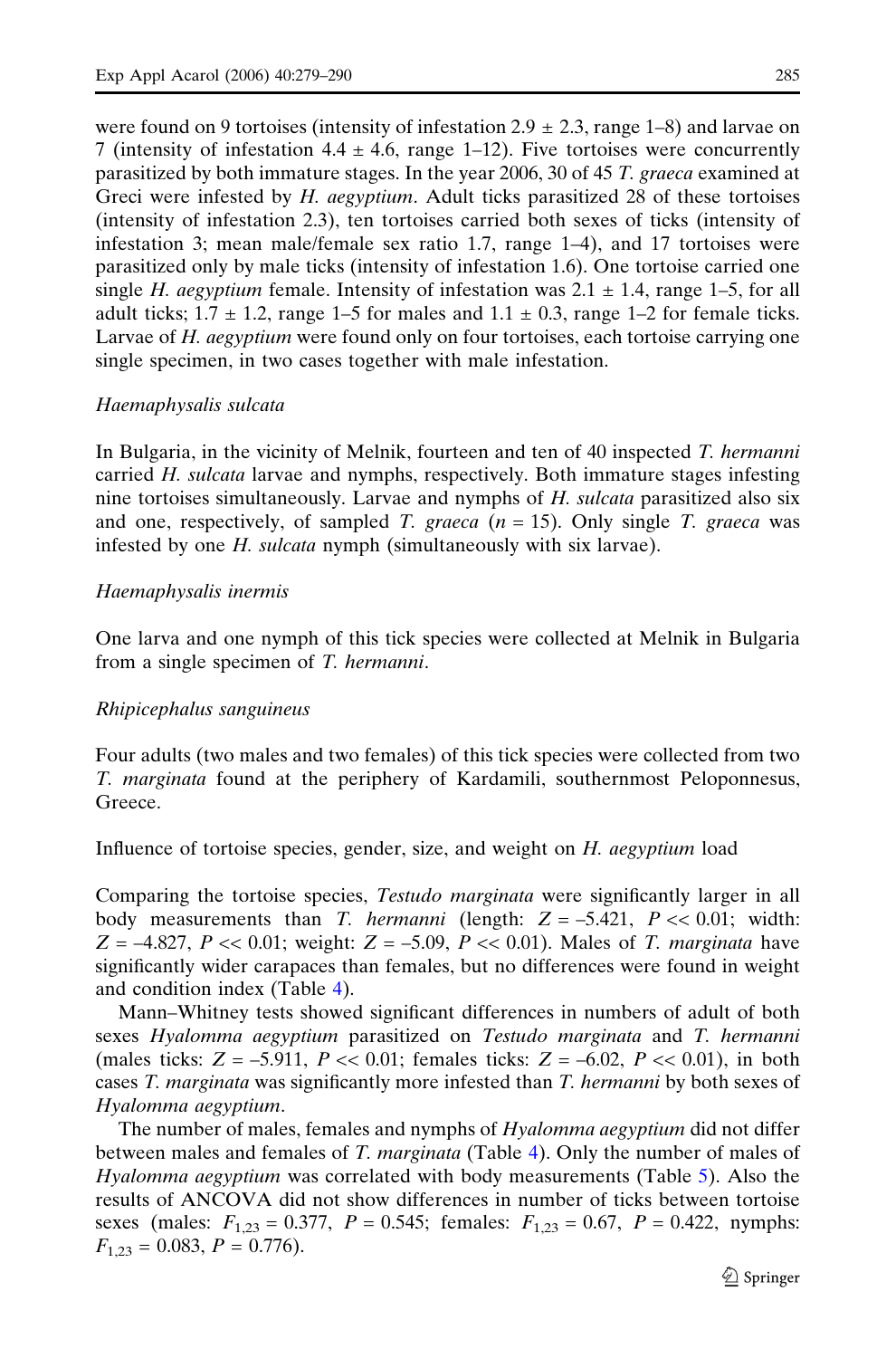<span id="page-7-0"></span>

| Table 4 Comparison of body<br>measurements, condition index                                                                                                                                                                                                                                                      |                                                                                                                                                                | Z                                                                                                        | P-level                                                                                                    |
|------------------------------------------------------------------------------------------------------------------------------------------------------------------------------------------------------------------------------------------------------------------------------------------------------------------|----------------------------------------------------------------------------------------------------------------------------------------------------------------|----------------------------------------------------------------------------------------------------------|------------------------------------------------------------------------------------------------------------|
| and numbers of ticks between                                                                                                                                                                                                                                                                                     | Straight carapace length                                                                                                                                       | $-1.976$                                                                                                 | 0.048                                                                                                      |
| males and females of                                                                                                                                                                                                                                                                                             | Maximum width of carapace                                                                                                                                      | $-2.240$                                                                                                 | $0.025*$                                                                                                   |
| T. marginata. Results of                                                                                                                                                                                                                                                                                         | Weight                                                                                                                                                         | $-1.449$                                                                                                 | 0.147                                                                                                      |
| Mann-Whitney tests.                                                                                                                                                                                                                                                                                              | Condition index                                                                                                                                                | 1.133                                                                                                    | 0.257                                                                                                      |
| Significant P-values after                                                                                                                                                                                                                                                                                       | Males                                                                                                                                                          | $-1.054$                                                                                                 | 0.292                                                                                                      |
| Bonferroni corrections marked                                                                                                                                                                                                                                                                                    | Females                                                                                                                                                        | 0.738                                                                                                    | 0.461                                                                                                      |
| by asterisk                                                                                                                                                                                                                                                                                                      | <b>Nymphs</b>                                                                                                                                                  | $-0.369$                                                                                                 | 0.712                                                                                                      |
| <b>Table 5</b> Spearman's<br>correlation coefficients<br>between H. aegyptium and<br>T. marginata body<br>measurements including<br>condition index. Significant<br>correlations ( $P < 0.05$ ) marked<br>by asterisk. SCL—straight<br>carapace length,<br>CW—carapace width,<br>W—weight, CI—condition<br>index | males $&$ SCL<br>males & CW<br>males $&$ W<br>males $&$ CI<br>females $&$ SCL.<br>females & CW<br>females $&$ W<br>females & CI<br>nymphs & SCL<br>nymphs & CW | $r_{\rm s}$<br>0.489<br>0.473<br>0.422<br>0.043<br>0.119<br>0.066<br>0.073<br>0.097<br>0.050<br>$-0.026$ | P-level<br>$0.011*$<br>$0.015*$<br>$0.032*$<br>0.834<br>0.562<br>0.748<br>0.725<br>0.637<br>0.808<br>0.898 |
|                                                                                                                                                                                                                                                                                                                  | nymphs & W                                                                                                                                                     | 0.015                                                                                                    | 0.943                                                                                                      |
|                                                                                                                                                                                                                                                                                                                  | nymphs $&CI$                                                                                                                                                   | $-0.261$                                                                                                 | 0.198                                                                                                      |

## **Discussion**

Tick species parasitizing tortoises of the genus Testudo

Barnard and Durden ([2000\)](#page-9-0) have reviewed ten species of ticks (three of the Argasidae, seven of the Ixodidae), parasitizing west Palaearctic tortoises of the genus Testudo. Only ixodid ticks were found on tortoises during our study. We confirmed the strong dominance of H. *aegyptium* among adult ticks parasitizing Testudo, which is in agreement with previous studies (e.g. Robbins et al. [1998](#page-11-0); Leontyeva and Kolonin [2002\)](#page-10-0). Also among the immature stages, H. aegyptium larvae and nymphs were the most commonly recorded ticks.

In the Balkans, earlier researchers detected only H. aegyptium (Drensky [1955](#page-10-0); Cerný [1959;](#page-10-0) Haitlinger [1993\)](#page-10-0) on Bulgarian and Greek tortoises. Moreover, records of H. syriacum Koch, 1844 (Buresh and Drensky [1932\)](#page-10-0) actually represent H. aegyptium, of which that name is a synonym. Recently, Zlatanova [\(1991](#page-11-0)) reported from Bulgarian tortoises not only H. *aegyptium*, but also three further tick species, namely *Haemaphysalis erinacei taurica* Pospelova-Shtrom, 1940 (one female), Hyalomma anatolicum excavatum Koch, 1844 (one male), and Hyalomma marginatum marginatum Koch, 1844 [referred as H. plumbeum (Panzer, 1795) (three females)].

Considerable portion of ticks that we have collected from Bulgarian tortoises were larvae and nymphs of H. sulcata. Adults H. sulcata are known to parasitize a wide variety of wild and domestic mammals, whereas birds, lizards, snakes, tortoises and rodents represent the chief hosts of immature stages of this tick (Pomerancev [1950](#page-11-0); Hoogstraal et al. [1981](#page-10-0); Barnard and Durden [2000\)](#page-9-0). In the Mediterranean region adult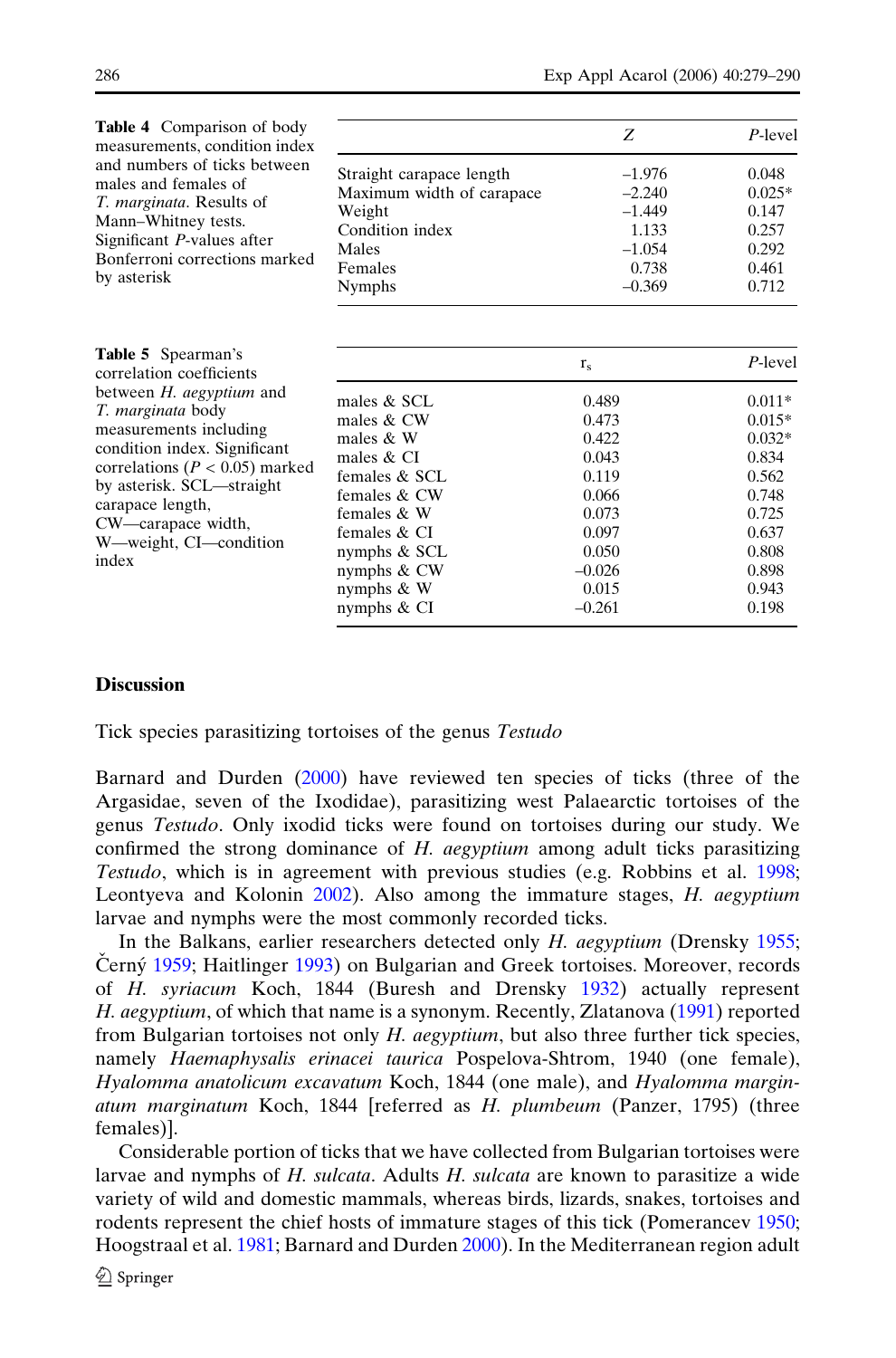H. sulcata feed predominantly on ungulates, whereas immature stages feed on reptiles, mostly on lizards (e.g. Drensky  $1955$ ; Černý  $1959$ ; Estrada-Peña et al. [2004.\)](#page-10-0)

Four specimens of R. sanguineus collected from two T. marginata at the southernmost part of Peloponnesus peninsula, Greece, were, apart from H. aegyptium, the only other adult ticks we found on tortoises. This originally African but now cosmopolitan tick species parasitizes a variety of carnivores, other mammals, and larger-sized birds. Also humans and domestic ungulates are infrequently infested (Hoogstraal et al. [1981\)](#page-10-0). Our finding is the first record of this species from a reptilian host. R. *sanguineus* occurs in all areas of the Mediterranean region, but hosts other than dogs are only infested when dogs are present to maintain a popu-lation of the tick (Estrada-Peña et al. [2004](#page-10-0)).

Haemaphysalis inermis was represented by only two specimens (one larva and one nymph), collected at Melnik from a single T. hermanni. On reptiles, this tick species was reported from the lizard *Lacerta viridis* (Laurenti, 1768) (Reháček et al. [1961;](#page-11-0) Lác et al. [1972](#page-10-0)) and from unspecified lizards used as hosts under laboratory conditions (Pomerancev [1950\)](#page-11-0). Our records then represent the first finding of H. inermis on tortoises.

The host specificity of ticks is a variable phenomenon and individual tick species differ in the extent of their host spectrum (Sonenshine [1993\)](#page-11-0). Accidental records from various hosts outside the normal host range are frequent in the literature. Findings on tortoises of R. sanguineus and H. inermis (this study), Haemaphysalis erinacei taurica, Hyalomma anatolicum excavatum, Hyalomma m. marginatum (Zlatanova [1991](#page-11-0)) and Ixodes ricinus (Linnaeus 1758) (Leontyeva and Kolonin [2002](#page-10-0)) probably represent also accidental records without biological/epidemiological significance.

#### Host preferences of H. aegyptium

Testudo tortoises represent the chief hosts of H. aegyptium, despite the fact that also some other reptiles, birds and mammals can be parasitized by this tick species (e.g. Hoogstraal and Kaiser [1960;](#page-10-0) Barnard and Durden [2000](#page-9-0); Burridge and Simmons [2003\)](#page-10-0). Therefore, distribution of this tick species in northern Africa, southern Europe and western Asia (Kolonin [1983](#page-10-0)) is limited to areas with occurrence of land tortoises of the genus Testudo.

This genus contains traditionally five species (Loveridge and Williams [1957](#page-10-0); Ernst and Barbour [1989](#page-10-0); Fritz and Cheylan [2001\)](#page-10-0). In Europe, simultaneous occurrence of two Testudo species is a common trait in the Balkans, where T. hermanni lives either alone, or together with  $T$ . marginata or  $T$ . graeca. The occurrence of two tortoise species in a particular area represents an interesting model that enables studies focused on tick host preferences. However, this phenomenon was not even addressed by most authors, which either examined only one tortoise species (e.g. Hoogstraal and Kaiser [1960;](#page-10-0) Kaiser and Hoogstraal [1963](#page-10-0); Petney and Al-Yaman [1985](#page-10-0); Robbins et al. [1998\)](#page-11-0) or did not specify the host species (e.g. Drensky [1955;](#page-10-0) Cerný [1959;](#page-10-0) Haitlinger [1993](#page-10-0)).

Hailey et al. ([1988\)](#page-10-0) reported that *T. graeca* carried more *H. aegyptium* (intensity of infestation 2.1–3.5) than  $T$ . *hermanni* (intensity of infestation  $0.6-2$ ) at the same collection sites in Greece. They explained this trait by different activity level and different habitat preferences of both Testudo species. Zlatanova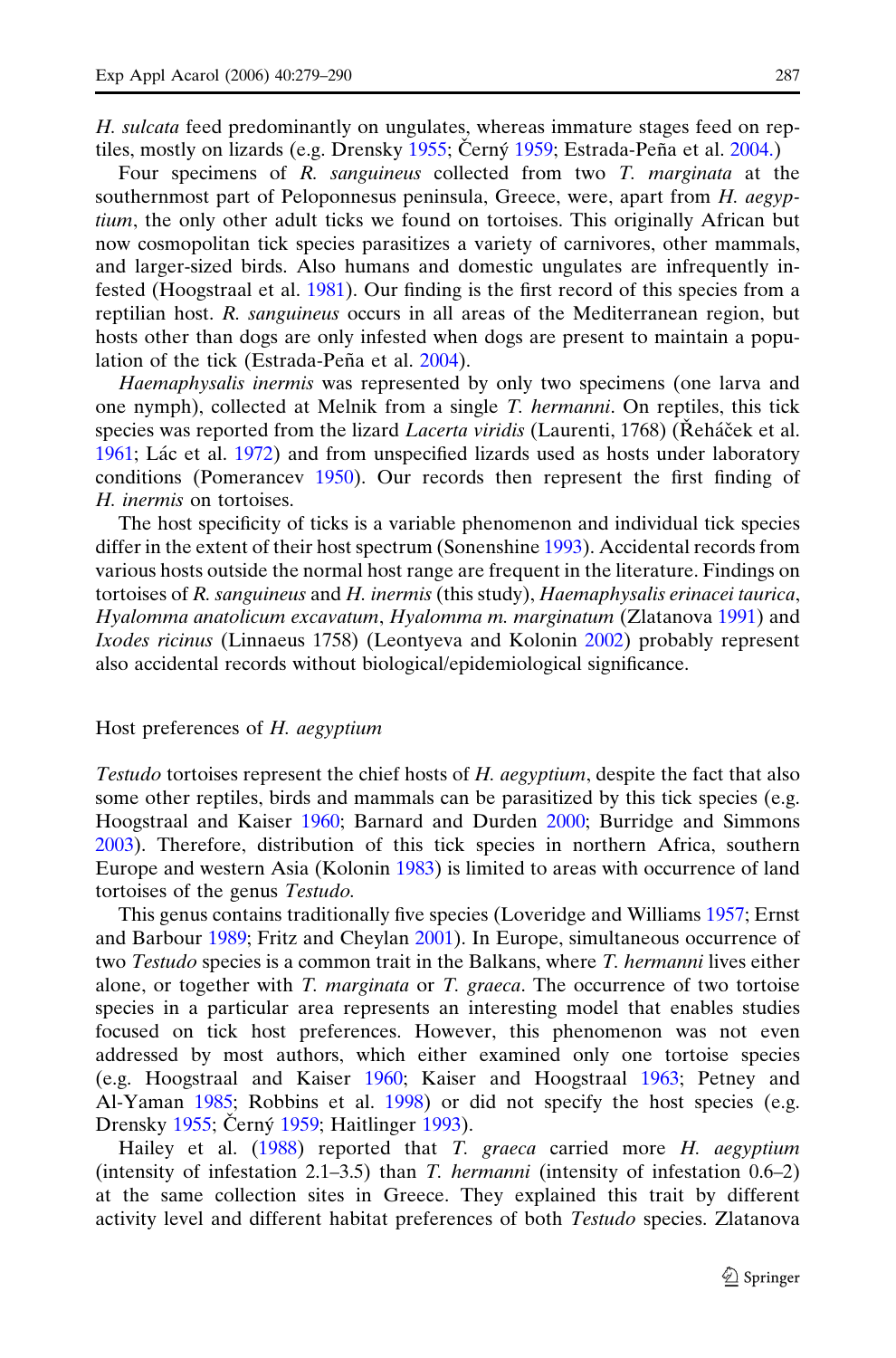<span id="page-9-0"></span> $(1991)$  $(1991)$  reported H. aegyptium both from T. graeca and T. hermanni, however without details.

According to our results achieved in the Balkan countries, T. graeca and T. marginata represent there the principal hosts of H. aegyptium. T. hermanni serves only as an alternative host in the areas within or nearby the range of either T. graeca or T. marginata. These assumptions correspond with our failure to find H. aegyptium ticks on T. *hermanni* at Pelješac Peninsula in Croatia as well as with the absence of records of H. aegyptium in Mediterranean areas of Spain, France, Italy and western Balkan, where *T. hermanni* represents the only native tortoise (Iverson [1992](#page-10-0)).

Matsumoto et al. [\(2004](#page-10-0)) reported, without further details, about finding of a single male of H. aegyptium on tortoise T. hermanni at Corsica, which represents the first record of this species for the Corsica island. Spreading of exotic ticks on imported reptiles is common in recent years (e.g. Burridge [2001;](#page-10-0) Burridge and Simmons [2003](#page-10-0); Pietzsch et al. [2006](#page-10-0)). Active reproductive colonies of H. *aegyptium* introduced on T. graeca from Northern Africa were reported from Alicante, Spain and possibly also from Italy (Brotóns and Estrada-Peña 2004). Then, isolated record from Corsica might represent also only introduced tick specimen and the occurrence of H. aegyptium at Corsica needs thorough investigation.

The present study confirms our experience from previous fieldwork, that different Testudo species living in the same site have a different attractiveness for H. aegyptium. Testudo marginata is evidently the preferred host for adult stages and nymphs of H. aegyptium at Greek localities, where it lives together with T. hermanni (Table [3\)](#page-5-0). Observed differences in numbers of ticks parasitizing  $T$ . marginata and  $T$ . hermanni are so important that they cannot be explained simply by the different activity level, habitat preferences or by differences in size of tortoises.

Based on recent phylogenetic studies, Testudo graeca and T. marginata represent closely related species, distant to T. hermanni (Fritz et al. [2005\)](#page-10-0). The co-evolution of H. *aegyptium* with the *Testudo graeca-marginata* clade might explain the host preferences of this tick, as well as its absence in areas with distribution of T. hermanni only.

Acknowledgements The study was partially supported by the grants No. 524/03/H133 and No. 524/ 03/D104 of the Grant Agency of the Czech Republic. We are grateful to all members of the Bulgaria 2002 expedition for help in the field. Thanks to Vesna Cafuta and Tomi Trilar (Slovenian Museum of Natural History) for the loan of comparative material, to Gerrit Uilenberg and Philippe Parola for information on Corsican finding of H. aegyptium and to Eva Jánová for consultation of used statistic methods. We thank also to two anonymous reviewers for their improve the early version of manuscript.

#### **References**

- Apanaskevich DA (2003) K diagnostike vida Hyalomma (Hyalomma) aegyptium (Acari, Ixodidae) (To diagnostics of Hyalomma [Hyalomma] aegyptium [Acari: Ixodidae]). Parazitologija 37:47–59
- Apanaskevich DA (2004) Parazito-Khozjainnye svjazi vidov roda Hyalomma Koch, 1844 (Acari, Ixodidae) i ikh svjaz smikroevoljucionnym processom (Host-parasite relationships of the genus Hyalomma Koch, 1844 (Acari, Ixodidae) and their connection with microevolutionary process). Parazitologija 38:515–523
- Barnard SM, Durden LA (2000) A Veterinary Guide to the Parasites of Reptiles. Vol. 2, Arhropods (Excluding Mites). Krieger Publishing Company, Malabar, Florida
- Brotóns NJ, Estrada-Peña A (2004) Survival of tick colonies on captive imported reptiles in Spain. In: Abstracts of the 7th International Symposium on pathology and medicine of reptiles and amphibians, Berlin, 16–18 April 2004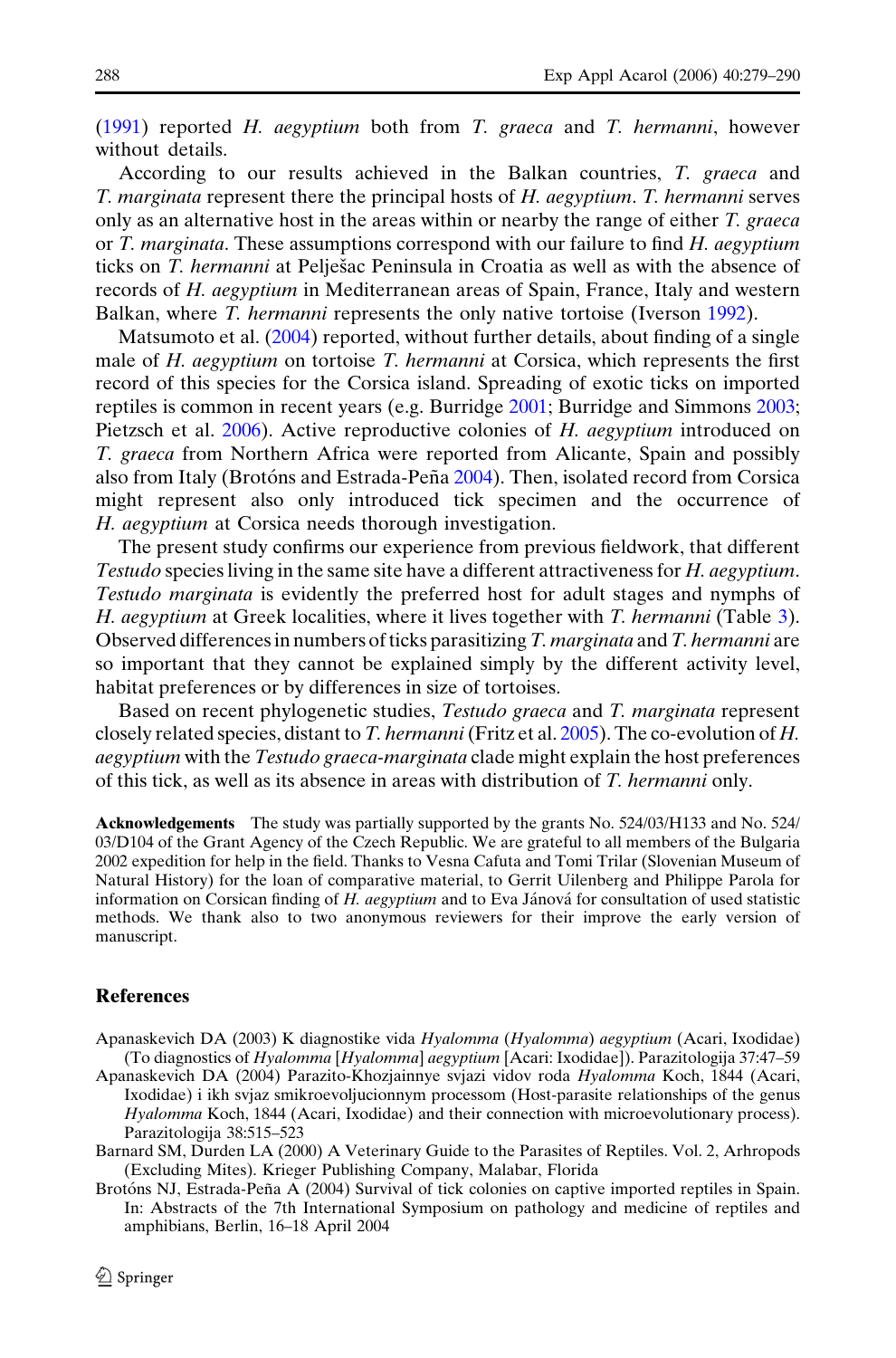- <span id="page-10-0"></span>Buresh I, Drensky P (1932) Prinosa kama izuchvane na karlezhite Ixodidae (Arachnoidea) va Balgaria (Additional data to knowledge on ticks [Ixodidae] of Bulgaria). Izv Balg Entomol 7:116–124
- Burridge MJ (2001) Ticks (Acari: Ixodidae) spread by the international trade in reptiles and their potential roles in dissemination of diseases. Bull Entomol Res 91:3–23
- Burridge MJ, Simmons LA (2003) Exotic ticks introduced into the United States on imported reptiles from 1962 to 2001 and their potential roles in international dissemination of diseases. Vet Parasitol 113:289–320
- Černý V (1959) Ein Beitrag zur Zeckenfauna Bulgariens. Práce Brněnské Základny Československé Akademie Věd 31:361-364
- Drensky P (1955) Sastav i razprostranenie na karlezhite (Ixodoidea) v Balgaria (Species composition and distribution of ticks [Ixodoidea] in Bulgaria). Izv Zool Inst 4:109–168
- Ernst CH, Barbour RW (1989) Turtles of the world. Smithsonian Institution Press, Washington, D.C
- Estrada-Peña A, Bouattour A, Camicas J-L, Walker AR (2004) Ticks of Domestic Animals in the Mediterranean Region. A Guide to Identification of Species. International Consortium on ticks and tick-borne diseases, University of Zaragoza, Spain
- Feldman-Muehsam B (1948) On larvae and nymphs of some species of Palestinian Hyalomma. Parasitology 39(1–2):138–147
- Fritz U, Cheylan M (2001) Testudo Linnaeus, 1758—Eigentliche Landschildkröten. In: Fritz U (ed) Handbuch der Reptilien und Amphibien Europas. Band 3/IIIA Schildkröten (Testudines) I (Bataguridae, Testudinidae, Emydidae). AULA-Verlag GmbH, Wiebelsheim, Germany, p 113–124
- Fritz U, Široký P, Kami H, Wink M (2005) Environmentally caused dwarfism or a valid species Is Testudo weissingeri Bour, 1996 a distinct evolutionary lineage? New evidence from mitochondrial and nuclear genomic markers. Mol Phylogenet Evol 37:389–401
- Hailey A (2000) Assessing body mass condition in the tortoise Testudo hermanni. Herp J 10:57–61
- Hailey A, Wright J, Steer E (1988) Population ecology and conservation of tortoises: the effects of disturbance. Herp J 1:294–301
- Haitlinger R (1993) Acari (Arachnida) and Anoplura (Insecta) collected on small mammals, reptiles and insects in Greece and Cyprus. Biologia Gallo-hellenica 20:83–88
- Hoogstraal H (1956) African Ixodoidea. I. Ticks of the Sudan. Washington, D.C
- Hoogstraal H, Kaiser MN (1960) Some host relationships of the tortoise tick, Hyalomma (Hyalommasta) aegyptium (L.) (Ixodoidea, Ixodidae) in Turkey. Ann Entomol Soc Amer 53:457–458
- Hoogstraal H, Wassef HY, Büttiker W (1981) Ticks (Acarina) of Saudi Arabia, fam. Argasidae, Ixodidae. Fauna of Saudi Arabia 3:25–110
- Horak IG, Camicas J-L, Keirans JE (2002) The Argasidae, Ixodidae and Nuttalliellidae (Acari: Ixodida): a world list of valid tick names. Exp Appl Acarol 28:27–54
- Iverson JB (1992) A revised checklist with distribution maps of the turtles of the world. Privately printed, Richmond, Indiana
- Kaiser MN, Hoogstraal H (1963) The Hyalomma ticks (Ixodoidea, Ixodidae) of Afghanistan. J Parasitol 49:130–139
- Kolonin GV (1983) Mirovoe rasprostranenie iksodovykh kleshchey. Rody Hyalomma, Aponomma, Amblyomma (World distribution of ixodid ticks. Genera Hyalomma, Aponomma, Amblyomma). Nauka, Moskva, SSSR
- La´c J, Cyprich D, Kiefer M (1972) Zeckenartige (Ixodidae) als Parasiten von Eidechsen unter den ökologischen Bedingungen der Slowakei. Zool Listy 21:133–144
- Leontyeva O, Kolonin G (2002) Hyalomma aegyptium (Acari: Ixodida: Ixodidae) as the parasite of Testudo graeca at the western Caucasus. Chelonii 3:332–336
- Loveridge A, Williams EE (1957) Revision of the African tortoises and turtles of the suborder Cryptodira. Bull Mus Comp Zool 115:163–557
- Matsumoto K, Parola P, Brouqui P, Raoult D (2004) Rickettsia aeschlimannii in Hyalomma ticks from Corsica. Eur J Clin Microbiol Infect Dis 23:732–734
- Nosek J, Sixl W (1972) Central-European ticks (Ixodoidea). Mitt Abt Zool Landesmus Joanneum 1:61–92
- Petney TN, Al-Yaman F (1985) Attachment sites of the tortoise tick *Hyalomma aegyptium* in relation to tick density and physical condition of the host. J Parasitol 71:287–289
- Pietzsch M, Quest R, Hillyard PD, Medlock JM, Leach S (2006) Importation of exotic ticks into the United Kingdom via the international trade in reptiles. Exp Appl Acarol 38:59–65